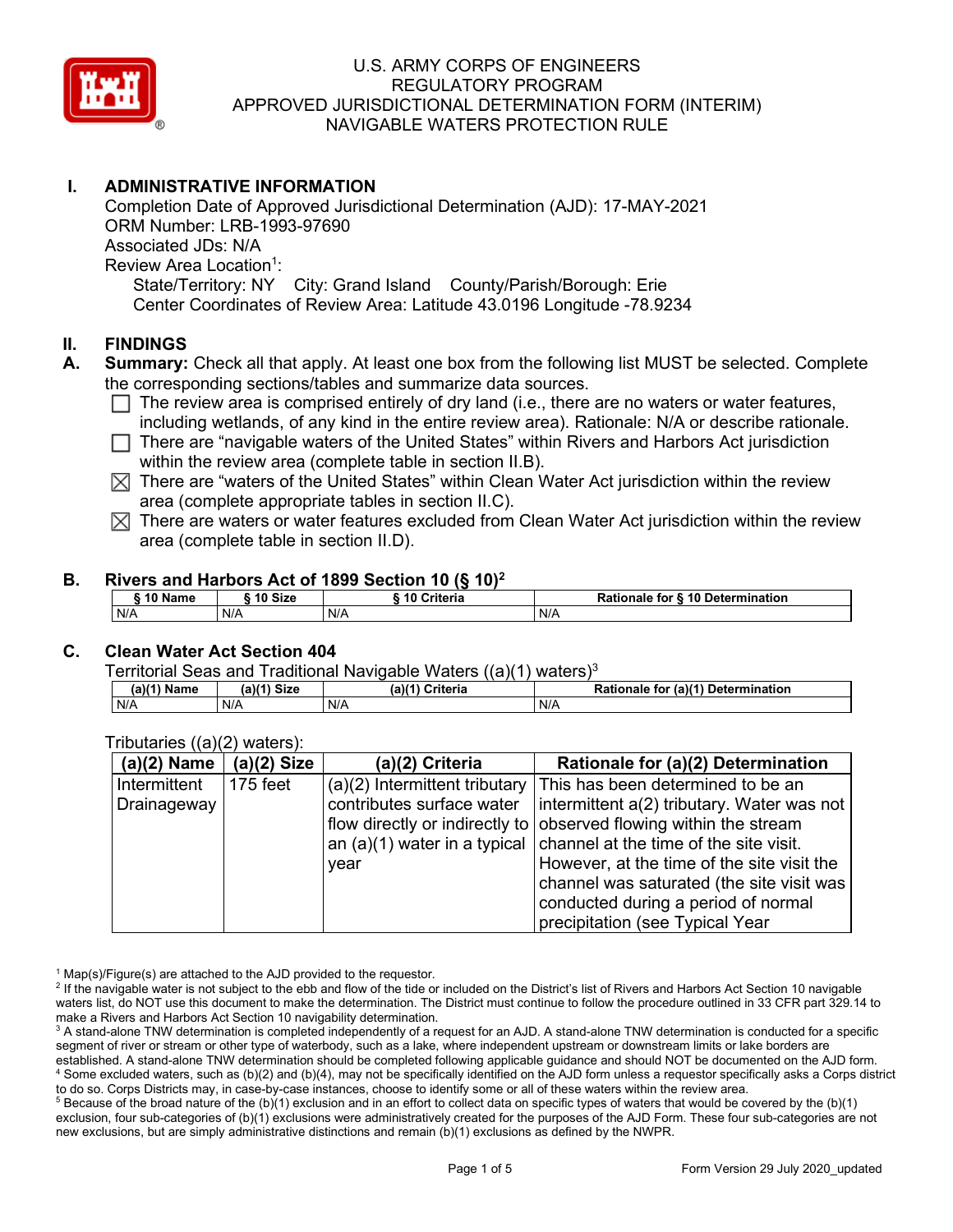

| Assessment below)). It had not rained      |
|--------------------------------------------|
| immediately prior to the site visit. The   |
| tributary channel is approximately 1-2     |
| feet in width with a substrate comprised   |
| predominantly of gravel-sized particles.   |
| The stream originates at Wetland L, a      |
| 0.018-acre forested wetland, and is        |
| estimated to have a watershed of 1-2       |
| acres. The stream channel is not           |
| depicted on the USGS maps, NWI, or         |
| soil survey. Regardless, it has been       |
| determined the watershed feeding this      |
| tributary is not large enough to create a  |
| 1-2-foot channel with gravel substrate     |
| without the presence of groundwater.       |
| This determination, coupled with the       |
| presence of a saturated channel, no        |
| precipitation immediately preceding the    |
|                                            |
| site visit, and normal precipitation leads |
| to the conclusion that this is an          |
| intermittent tributary.                    |

Lakes and ponds, and impoundments of jurisdictional waters ((a)(3) waters):

| (a)(?')<br>. .<br>Name | .119<br>$C^{\dagger}$<br>JIZE | $\overline{\mathbf{v}}$<br>$\sim$ $\sim$ ritoria<br>пена<br>. | (2)<br>Determination<br><b>Det</b><br>- --<br>tor<br>tιo<br>naie |
|------------------------|-------------------------------|---------------------------------------------------------------|------------------------------------------------------------------|
| N/A                    | N/A                           | N/A                                                           | N/A                                                              |

#### Adiacent wetlands ((a)(4) waters):

| $(a)(4)$ Name    | $(a)(4)$ Size | (a)(4) Criteria                                     | Rationale for (a)(4) Determination                  |
|------------------|---------------|-----------------------------------------------------|-----------------------------------------------------|
| <b>Wetland L</b> |               | $\vert 0.018$ acres $\vert (a)(4)$ Wetland abuts an | Wetland L was observed to physically                |
|                  |               | $(a)(1)-(a)(3)$ water                               | $ $ abut the onsite a(2) intermittent<br>tributary. |

# **D. Excluded Waters or Features**

Excluded waters  $((b)(1) - (b)(12))^4$ :

| <b>Exclusion</b><br><b>Name</b> | <b>Exclusion</b><br>Size | Exclusion <sup>5</sup>             | <b>Rationale for Exclusion</b><br><b>Determination</b> |
|---------------------------------|--------------------------|------------------------------------|--------------------------------------------------------|
| Wetland A                       |                          | 1.232 acres $ (b)(1)$ Non-adjacent | This wetland does not meet any of the                  |
|                                 |                          | wetland                            | four criteria that would make an (a)(4)                |
|                                 |                          |                                    | adjacent water subject to jurisdiction                 |

 $1$  Map(s)/Figure(s) are attached to the AJD provided to the requestor.

<sup>5</sup> Because of the broad nature of the (b)(1) exclusion and in an effort to collect data on specific types of waters that would be covered by the (b)(1) exclusion, four sub-categories of (b)(1) exclusions were administratively created for the purposes of the AJD Form. These four sub-categories are not new exclusions, but are simply administrative distinctions and remain (b)(1) exclusions as defined by the NWPR.

<sup>&</sup>lt;sup>2</sup> If the navigable water is not subject to the ebb and flow of the tide or included on the District's list of Rivers and Harbors Act Section 10 navigable waters list, do NOT use this document to make the determination. The District must continue to follow the procedure outlined in 33 CFR part 329.14 to make a Rivers and Harbors Act Section 10 navigability determination.

<sup>&</sup>lt;sup>3</sup> A stand-alone TNW determination is completed independently of a request for an AJD. A stand-alone TNW determination is conducted for a specific segment of river or stream or other type of waterbody, such as a lake, where independent upstream or downstream limits or lake borders are established. A stand-alone TNW determination should be completed following applicable guidance and should NOT be documented on the AJD form. <sup>4</sup> Some excluded waters, such as (b)(2) and (b)(4), may not be specifically identified on the AJD form unless a requestor specifically asks a Corps district to do so. Corps Districts may, in case-by-case instances, choose to identify some or all of these waters within the review area.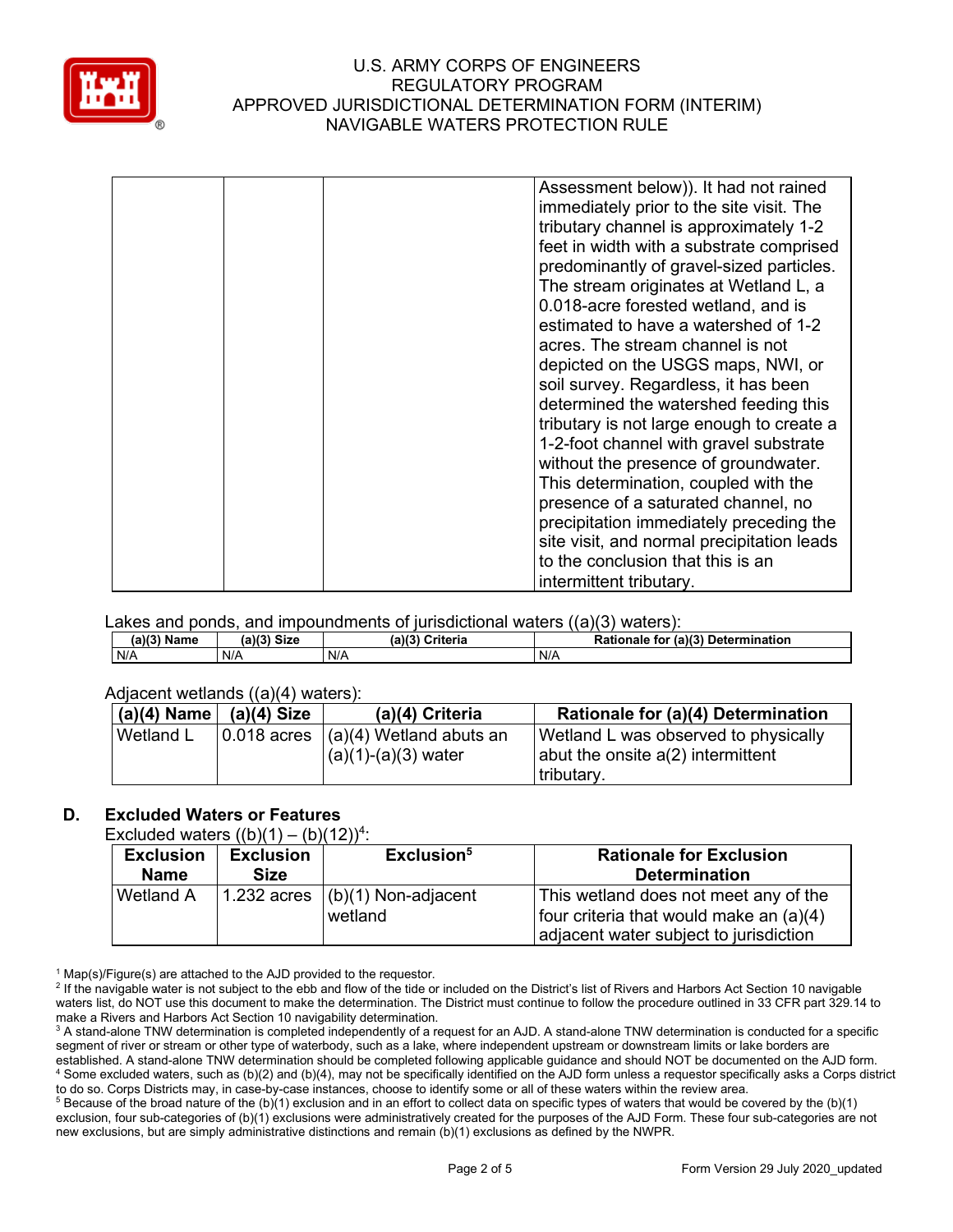

|                  |               |                                  | under Section 404 of the Clean Water<br>Act. This wetland was circumnavigated<br>during the Corps' October 23, 2020 site<br>visit. This wetland was observed to be<br>isolated, disconnected from any (a)(1-3)<br>water. Additionally, no defined<br>channels/tributaries/ditches were<br>observed connecting this wetland to any<br>(a)(1-3) water. Based on site<br>observations, the nearest a(1-3) water<br>would not flood this wetland at least<br>once during a typical year. There were<br>no observed signs (i.e. leaf wracking,<br>sediment deposits, debris lines) of flow<br>from the nearest tributary to this<br>wetland. Plus, this wetland is located<br>upgrade from the nearest tributary.<br>There were no other onsite connections<br>observed to any tributary. Also, no<br>natural or manmade berms or the like<br>were observed located between the<br>nearest a(1-3) water and this wetland. |
|------------------|---------------|----------------------------------|----------------------------------------------------------------------------------------------------------------------------------------------------------------------------------------------------------------------------------------------------------------------------------------------------------------------------------------------------------------------------------------------------------------------------------------------------------------------------------------------------------------------------------------------------------------------------------------------------------------------------------------------------------------------------------------------------------------------------------------------------------------------------------------------------------------------------------------------------------------------------------------------------------------------|
| <b>Wetland B</b> | $0.637$ acres | $(b)(1)$ Non-adjacent<br>wetland | Same as above.                                                                                                                                                                                                                                                                                                                                                                                                                                                                                                                                                                                                                                                                                                                                                                                                                                                                                                       |
| Wetland C        | 0.433 acres   | (b)(1) Non-adjacent<br>wetland   | Same as above.                                                                                                                                                                                                                                                                                                                                                                                                                                                                                                                                                                                                                                                                                                                                                                                                                                                                                                       |
| <b>Wetland D</b> | $0.036$ acres | $(b)(1)$ Non-adjacent<br>wetland | Same as above.                                                                                                                                                                                                                                                                                                                                                                                                                                                                                                                                                                                                                                                                                                                                                                                                                                                                                                       |
| <b>Wetland E</b> | $0.315$ acres | (b)(1) Non-adjacent<br>wetland   | Same as above.                                                                                                                                                                                                                                                                                                                                                                                                                                                                                                                                                                                                                                                                                                                                                                                                                                                                                                       |
| <b>Wetland F</b> | $0.152$ acres | (b)(1) Non-adjacent<br>wetland   | Same as above.                                                                                                                                                                                                                                                                                                                                                                                                                                                                                                                                                                                                                                                                                                                                                                                                                                                                                                       |
| <b>Wetland G</b> | $0.14$ acres  | (b)(1) Non-adjacent<br>wetland   | Same as above.                                                                                                                                                                                                                                                                                                                                                                                                                                                                                                                                                                                                                                                                                                                                                                                                                                                                                                       |
| Wetland H        | $0.319$ acres | (b)(1) Non-adjacent<br>wetland   | Same as above.                                                                                                                                                                                                                                                                                                                                                                                                                                                                                                                                                                                                                                                                                                                                                                                                                                                                                                       |
| Wetland I        | $0.694$ acres | (b)(1) Non-adjacent<br>wetland   | Same as above.                                                                                                                                                                                                                                                                                                                                                                                                                                                                                                                                                                                                                                                                                                                                                                                                                                                                                                       |

 $1$  Map(s)/Figure(s) are attached to the AJD provided to the requestor.

<sup>&</sup>lt;sup>2</sup> If the navigable water is not subject to the ebb and flow of the tide or included on the District's list of Rivers and Harbors Act Section 10 navigable waters list, do NOT use this document to make the determination. The District must continue to follow the procedure outlined in 33 CFR part 329.14 to make a Rivers and Harbors Act Section 10 navigability determination.

<sup>&</sup>lt;sup>3</sup> A stand-alone TNW determination is completed independently of a request for an AJD. A stand-alone TNW determination is conducted for a specific segment of river or stream or other type of waterbody, such as a lake, where independent upstream or downstream limits or lake borders are established. A stand-alone TNW determination should be completed following applicable guidance and should NOT be documented on the AJD form. <sup>4</sup> Some excluded waters, such as (b)(2) and (b)(4), may not be specifically identified on the AJD form unless a requestor specifically asks a Corps district to do so. Corps Districts may, in case-by-case instances, choose to identify some or all of these waters within the review area.

<sup>&</sup>lt;sup>5</sup> Because of the broad nature of the (b)(1) exclusion and in an effort to collect data on specific types of waters that would be covered by the (b)(1) exclusion, four sub-categories of (b)(1) exclusions were administratively created for the purposes of the AJD Form. These four sub-categories are not new exclusions, but are simply administrative distinctions and remain (b)(1) exclusions as defined by the NWPR.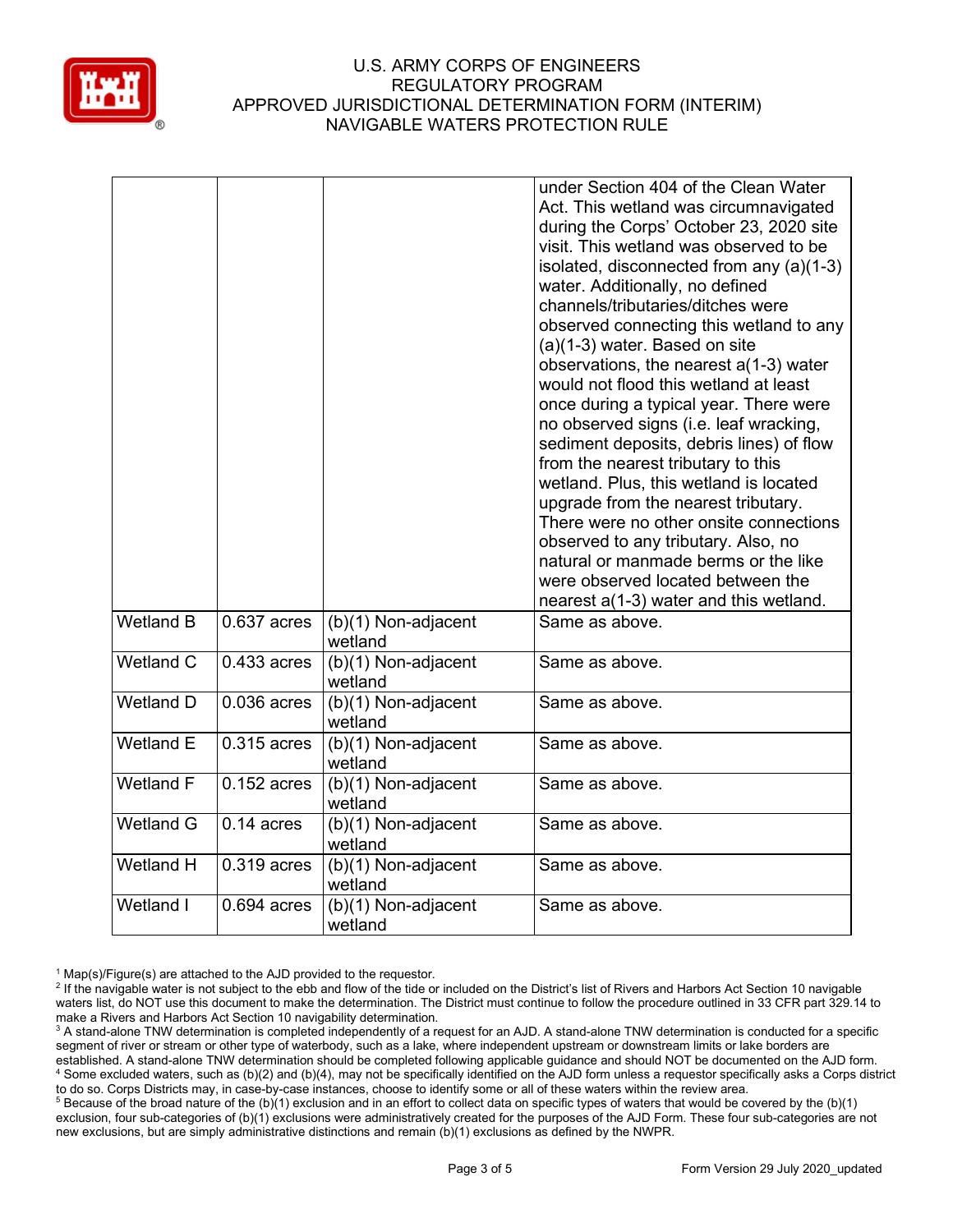

| Wetland J | $\vert 0.152$ acres $\vert (b)(1)$ Non-adjacent<br>wetland | Same as above. |
|-----------|------------------------------------------------------------|----------------|
| Wetland K | $\vert 0.118$ acres $\vert (b)(1)$ Non-adjacent<br>wetland | Same as above. |

# **III. SUPPORTING INFORMATION**

- **A. Select/enter all resources** that were used to aid in this determination and attach data/maps to this document and/or references/citations in the administrative record, as appropriate.
	- **\_\_X** Information submitted by, or on behalf of, the applicant/consultant: *Wetland Delineation for Park Place Patio Homes, Grand Island, NY, prepared for David Homes, prepared by Wetlands Investigation Co., August 2018.* This information *is* sufficient for purposes of this AJD. Rationale: *N/A.* **\_\_\_** Data sheets prepared by the Corps: *Title(s) and/or date(s).*
	- **\_\_\_** Photographs: *NA.*
	- **\_\_X** Corps Site visit(s) conducted on: *October 23, 2020.*
	- **\_\_\_** Previous Jurisdictional Determinations (AJDs or PJDs): *ORM Number(s) and date(s).*
	- **\_\_X** Antecedent Precipitation Tool: *provide detailed discussion in Section III.B.*
	- **\_\_\_** USDA NRCS Soil Survey: *Title(s) and/or date(s).*
	- **\_\_X** USFWS NWI maps: *Erie County, NY.*
	- **\_\_X** USGS topographic maps: *Tonawanda West, NY 7.5 min.*

#### **Other data sources used to aid in this determination:**

| Data Source (select)       | Name and/or date and other relevant information |
|----------------------------|-------------------------------------------------|
| <b>USGS Sources</b>        | N/A.                                            |
| <b>USDA Sources</b>        | N/A.                                            |
| NOAA Sources               | N/A.                                            |
| <b>USACE Sources</b>       | N/A.                                            |
| State/Local/Tribal Sources | N/A.                                            |
| <b>Other Sources</b>       | N/A.                                            |

**B. Typical year assessment(s):** The subject parcel's latitude/longitude was entered into the Antecedent Precipitation Tool (APT) which was used to determine average precipitation, total precipitation over the 90 days preceding the Corps' site visit, and whether the site visits were conducted under dry, normal or wet conditions. The APT pulled precipitation data from the nearest two weather stations  $- N$ Tonawanda and Niagara Falls. The APT shows that normal precipitation is between the 30th (1.9") and 70th (5.2") percentiles. The APT indicates that 0-30 days prior to the site visit precipitation was 4.2" which is between the 30<sup>th</sup> and 70<sup>th</sup> percentiles. Thirty to 60 days prior to the visit the APT indicates that precipitation was 2.2" which is also between the  $30<sup>th</sup>$  and  $70<sup>th</sup>$  percentiles, and 60 to 90 days prior precipitation was 1.6" which is below the 30th percentile. Therefore, one to two months prior to the site

 $1$  Map(s)/Figure(s) are attached to the AJD provided to the requestor.

<sup>&</sup>lt;sup>2</sup> If the navigable water is not subject to the ebb and flow of the tide or included on the District's list of Rivers and Harbors Act Section 10 navigable waters list, do NOT use this document to make the determination. The District must continue to follow the procedure outlined in 33 CFR part 329.14 to make a Rivers and Harbors Act Section 10 navigability determination.

<sup>&</sup>lt;sup>3</sup> A stand-alone TNW determination is completed independently of a request for an AJD. A stand-alone TNW determination is conducted for a specific segment of river or stream or other type of waterbody, such as a lake, where independent upstream or downstream limits or lake borders are established. A stand-alone TNW determination should be completed following applicable guidance and should NOT be documented on the AJD form. <sup>4</sup> Some excluded waters, such as (b)(2) and (b)(4), may not be specifically identified on the AJD form unless a requestor specifically asks a Corps district to do so. Corps Districts may, in case-by-case instances, choose to identify some or all of these waters within the review area.

 $5$  Because of the broad nature of the (b)(1) exclusion and in an effort to collect data on specific types of waters that would be covered by the (b)(1) exclusion, four sub-categories of (b)(1) exclusions were administratively created for the purposes of the AJD Form. These four sub-categories are not new exclusions, but are simply administrative distinctions and remain (b)(1) exclusions as defined by the NWPR.